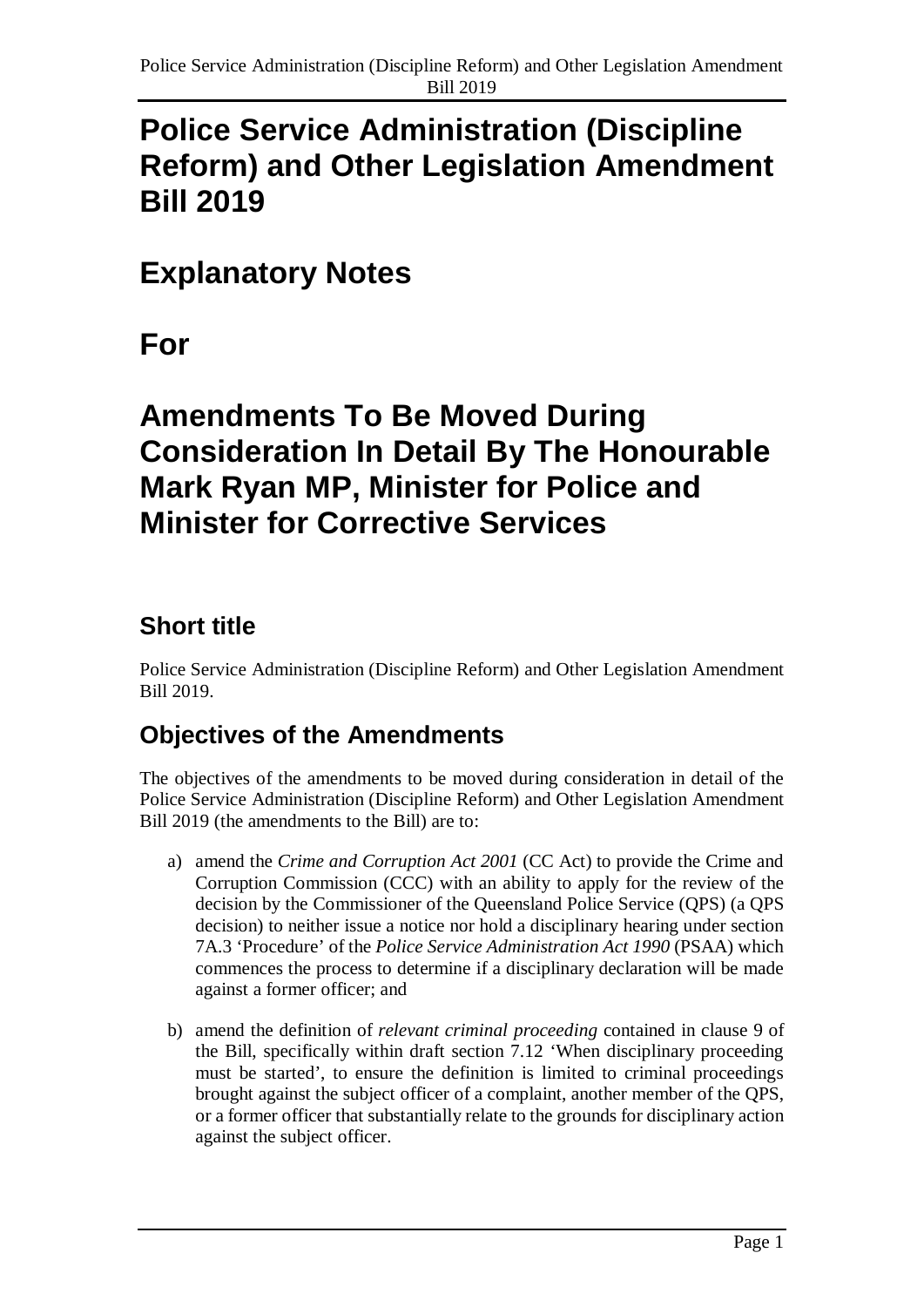The amendments to the Bill will align the review rights of the CCC under Part 7A 'Disciplinary declarations against former officers' of the PSAA with the review rights being afforded to the CCC by the Bill in relation to part 7 'Discipline process for officers'.

The Bill implements Recommendation 15 of the Parliamentary Crime and Corruption Committee Report 97 *Review of the Crime and Corruption Commission* tabled on 30 June 2016 by providing the CCC with an ability to review a QPS decision not to commence disciplinary proceedings against an officer under the new part 7 'Discipline process for officers' of the PSAA.

Currently, section 219BA 'Meaning of *reviewable decision*' of the CC Act provides that a *reviewable decision* includes a decision to make a disciplinary declaration against a former officer under section 7A.2 'Disciplinary action that may be taken against a former officer'. Accordingly, the CCC can apply for review of a decision not to make a disciplinary declaration against a former officer after the procedures and processes outlined in Part 7A have been followed. Similarly, a former officer against whom a disciplinary declaration is made may also apply for review of that decision.

The Bill does not change these review mechanisms, except to amend procedural requirements, relocate provisions or modernise the drafting language to be consistent with other clauses of the Bill.

However, the ability of the CCC to apply for review of the decision whether or not to make a disciplinary declaration against a former officer, is contingent upon the QPS having fulfilled the procedural requirements in section 7A.3 'Procedure' of the PSAA that commences the formal process to determine if a disciplinary declaration will be made.

Part 7A 'Disciplinary declarations against former officers' of the PSAA does not require the QPS to issue a notice or hold a disciplinary hearing under section 7A.3(1)(a) or (b). If the QPS decides not to issue the required notices under section 7A.3 to commence the disciplinary declaration process for any reason, the CCC is unable to review this decision.

The amendments to the Bill will provide the CCC with an ability to apply for review of the QPS decision to neither issue a notice under section 7A.3(1)(a) nor hold a disciplinary hearing under section 7A.3(1)(b).

The amendments to the Bill will ensure that the CCC will have consistent review rights in the new police discipline system as the CCC will be able to review a QPS a decision not to commence a disciplinary proceeding against a current officer and a decision not to commence a disciplinary declaration process against a former officer.

The proposed amendment to the Bill relating to the definition of *relevant criminal proceeding* contained in clause 9 of the Bill, specifically draft section 7.12 'When disciplinary proceeding must be started', will restrict the operation of draft section 7.12(1)(c) to matters where a criminal proceeding has been brought against the subject officer of a complaint, another member of the QPS or a former officer and those criminal proceedings substantially relate to the ground for disciplinary action against the subject officer of the complaint.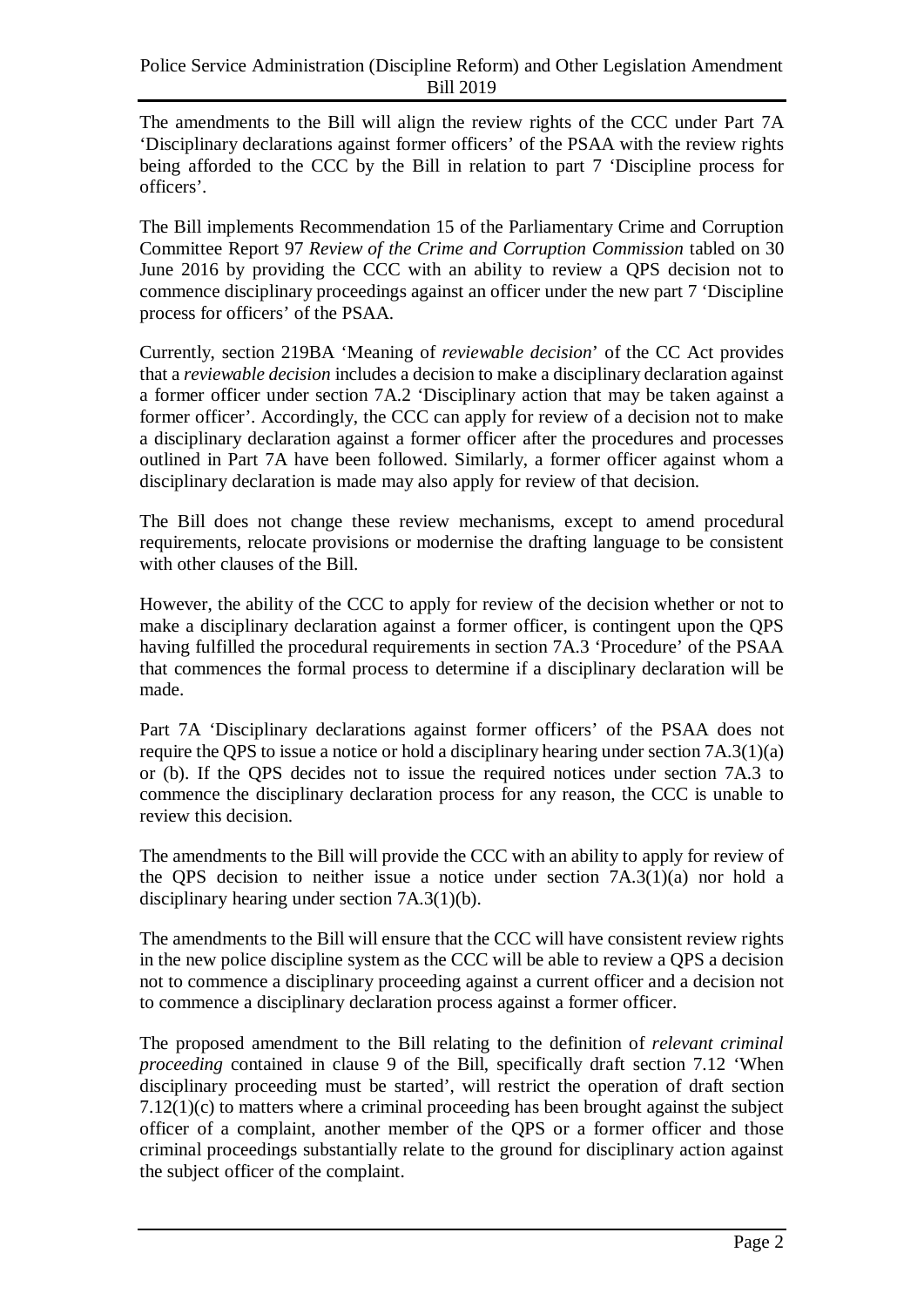The ongoing trial of the new police discipline system, in so far as current legislation allows, has highlighted that the wide definition of *relevant criminal offence* contained in the Bill may have an unanticipated impact on the operation of the new police discipline system. Accordingly, the proposed amendment seeks to limit the scope of the definition of *relevant criminal proceeding*.

The proposed restriction of this section will not unduly affect the operation of the new police discipline system and will prevent the operation of draft section 7.12(1)(c) from delaying disciplinary proceedings being commenced in matters where criminal charges are brought against a defendant who is not a member of the QPS or former officer. This will enhance the timeliness of disciplinary proceedings and ensure higher accountability of officers if a complaint is made by a defendant who was charged with a criminal offence by the subject officer.

For example, the wider definition of *relevant criminal proceeding* as contained in the Bill could have delayed disciplinary proceedings relating to a complaint of excessive use of force made by a defendant charged with a public nuisance offence. If the complaint of excessive force was directed at the arresting officer, the public nuisance charge could be argued to be a *relevant criminal proceeding* in relation to the ground for disciplinary action against the subject officer. In such case, the investigation of the complaint of excessive force and any subsequent disciplinary proceedings against the subject officer need not be finalised in the ordinary timeframes contained in section 7.12 'When disciplinary proceedings must be started' and may have occurred subsequent to the criminal proceedings against the defendant.

In this example, an unfairness could be perpetuated against both the defendant who made the complaint and the subject police officer. The defendant may not have been afforded the benefit of evidence gained through an internal disciplinary proceeding that could potentially demonstrate the charge of public nuisance should be discontinued. Similarly, the subject police officer is not afforded a timely investigation and resolution of the complaint of excessive force, regardless of whether this complaint is substantiated or not. If the investigation does not substantiate this complaint, the officer can continue in their role with the knowledge that the complaint has been finalised and the defendant may be informed of this outcome before the criminal proceeding is heard.

Alternatively, a timely investigation of the complaint may substantiate the allegations against the officer and if so, both the defendant and officer benefit by resolving the matter swiftly. The operation of draft section 7.12(1)(c) as currently contained in the Bill may negate such timely resolutions and benefits for both the complainant and officer.

The mere fact that criminal proceedings have been instituted against any person will not be cause to delay disciplinary investigations and subsequent proceedings. The proposed amendment will limit the delay of disciplinary proceedings to those instances where criminal proceedings have commenced against current or past QPS officers and other current members of the QPS.

The proposed amendment to the Bill will still ensure that the QPS is not required to commence disciplinary proceedings until related court matters are finalised if the subject officer themselves, another member of the QPS or a former officer is the person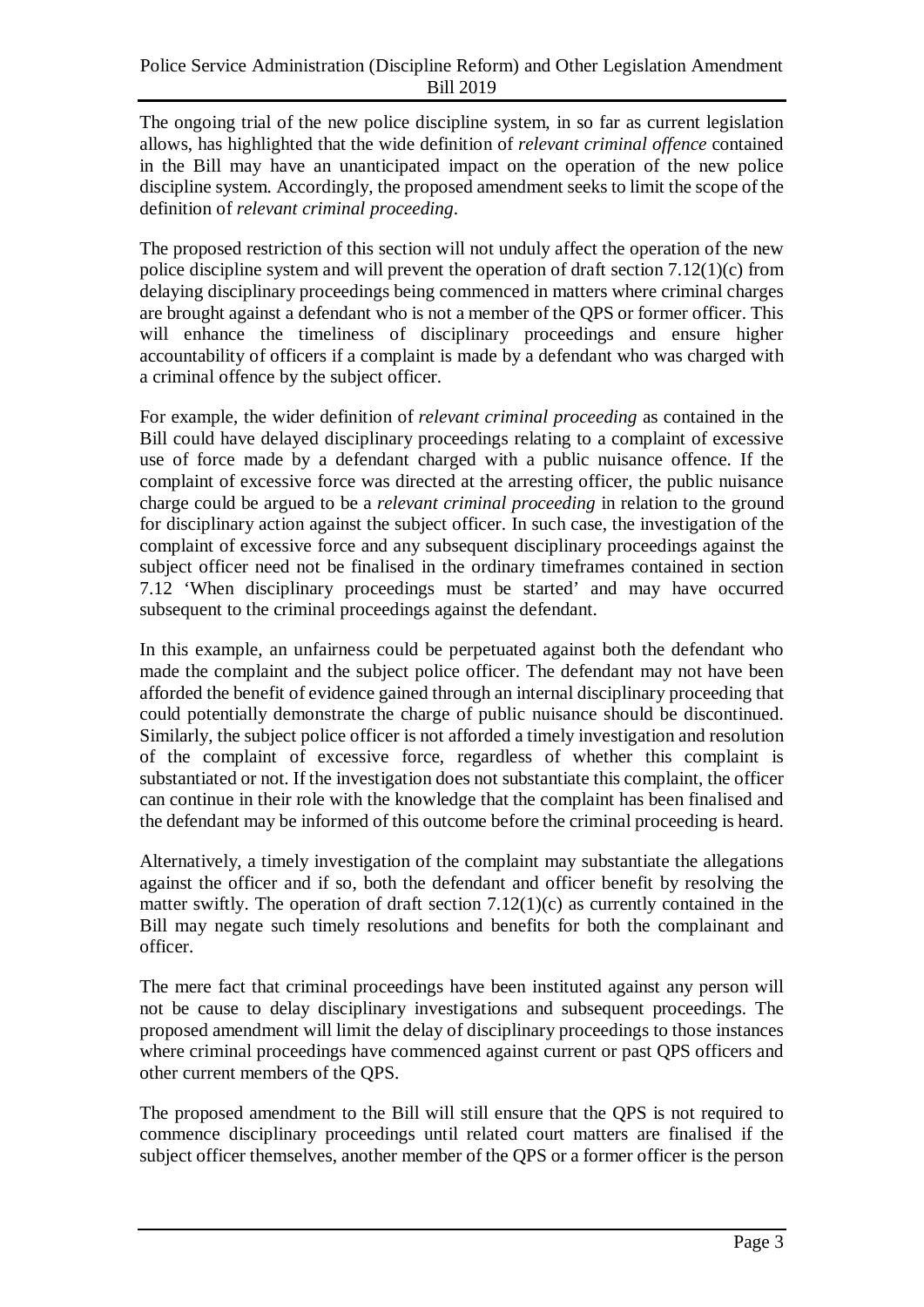charged with a criminal offence substantially relating to the grounds for disciplinary action.

The ability to delay these disciplinary proceedings until the criminal proceedings are finalised protects the integrity of both the criminal proceedings and the subsequent disciplinary proceedings. The operation of section  $7.12(1)(c)$  will ensure that subject officers are not potentially tainted as witnesses in criminal trials against other officers due to material disclosed to the subject officer through the disciplinary proceeding. Similarly, the subsequent disciplinary proceeding will have the benefit of considering material produced in the criminal trial and any relevant comments made by the presiding judicial officer.

This proposed amendment balances the integrity of the new police discipline system and the need for timely resolution in the majority of matters as most complaints do not involve criminal charges being brought against a subject officer, another member of the QPS or a former officer.

Importantly, the proposed amendment to the Bill does not prevent the finalisation of disciplinary complaints against officers through the Abbreviated Disciplinary Proceedings. Regardless of whether the *relevant criminal proceeding* is commenced against the subject officer of the disciplinary proceeding, another member of the QPS or a former officer, a disciplinary proceeding against a subject officer can still be finalised through the Abbreviated Disciplinary Proceedings. This allows for the timely resolution of complaints against subject officers who admit to their wrongdoing.

### **Achievement of policy objectives**

The objectives are achieved by the amendments to the Bill:

- inserting a further subparagraph (c) into section 219BA(1) 'Meaning of *reviewable decision*' of the CC Act that extends the definition of *reviewable decision* to include a decision under section 7A.3(1) 'Procedure' of the PSAA to do neither of the things mentioned in section 7A.3(1)(a) or (b);
- inserting the new section 219FA 'Proceedings relating to particular reviewable decisions about former officers' of the CC Act providing the procedural requirements for applications by the CCC for QCAT review of the decision mentioned in new subparagraph 219BA(1)(c), including:
	- o the timeframe to apply to QCAT for review of 28 days after becoming aware of the decision; and the application must be made as otherwise provided by the QCAT Act;
	- o the CCC must give the former officer a copy of the application for review; and
	- o the parties to the proceeding;
- inserting the new section 219JA 'Requirement to return particular matters to commissioner of police' of the CC Act providing the procedural requirements that must occur if QCAT upholds an application for review made by the CCC under new section 219FA 'Proceedings relating to particular reviewable decisions about former officers ';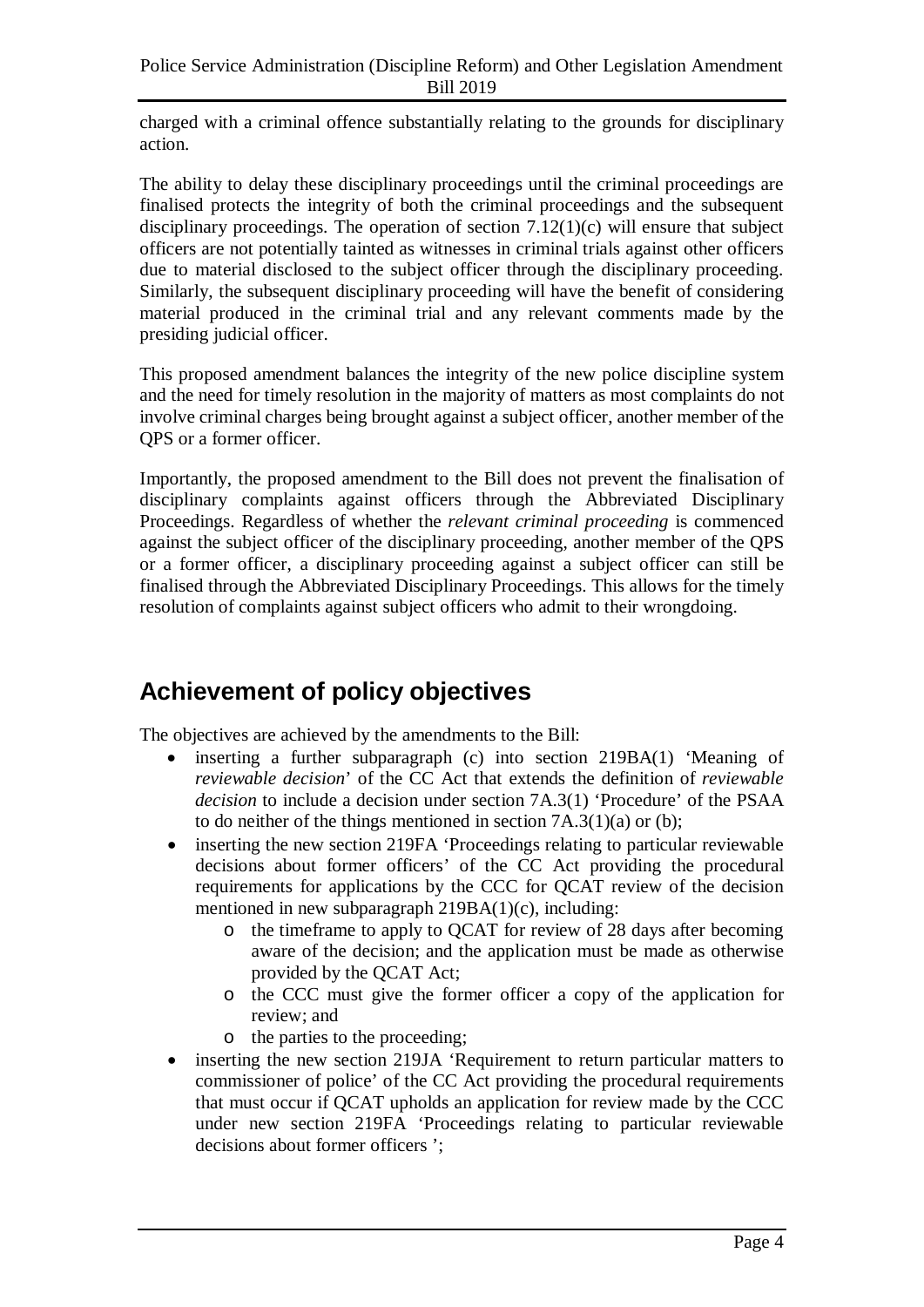- amending applicable sections of Chapter 5, Part 2, Division 3 and 4 of the CC Act to restrict the operation of relevant sections to *reviewable decisions* mentioned in section 219BA(1)(a) or (b); as new sections 219FA 'Proceedings relating to particular reviewable decisions about former officers ' and 219JA 'Requirement to return particular matters to commissioner of police' provide requirements for *reviewable decisions* mentioned in s219BA(1)(c);
- inserting new transitional provision section  $452A$  'Application of ch 5, pt 2 particular reviewable decisions relating to former officers' of the CC Act which provides that a decision to do neither of the things mentioned in section 7A.3(1)(a) nor (b) of the PSAA after the commencement of the amending Act will be a *reviewable decision*, regardless of whether the relevant disciplinary ground arose before the commencement of the amending Act; and
- amending proposed section  $7.12(4)$  'When disciplinary proceeding must be started' of the PSAA to limit the definition of *relevant criminal proceeding* to criminal proceedings commenced against a member of the QPS or a former officer, that substantially relates to the ground for disciplinary action.

### **Alternative ways of achieving the policy objectives**

There is no alternative way to achieve the policy objective.

### **Estimated cost for government implementation**

The proposed amendments to the Bill may increase the number of applications by the CCC to QCAT for review. However, the actual number of applications for review is expected to minimal and will be met from existing budgets.

### **Consistency with fundamental legislative principles**

The proposed amendments to the Bill have been prepared with due regard to the fundamental legislative principles outlined in the *Legislative Standards Act 1992* (LSA). Potential breaches of fundamental legislative principles are addressed below.

### *Whether a Bill has sufficient regard to the rights and liberties of individuals (Sections 4(2)(a) and 4(3) of the LSA)*

### *Consistency with natural justice*

The proposed amendments to the Bill will provide the CCC with an ability to review a QPS decision to neither issue a written notice under section 7A.3(1)(a) nor hold a disciplinary hearing under section 7A.3(1)(b) 'Procedure' of the PSAA. The decision being examined by QCAT will relate to whether or not the QPS should have commenced the procedural requirements to consider whether a disciplinary declaration should be made against that former officer.

The proposed amendments to the Bill ensure natural justice is maintained for the former officer whose alleged conduct is central to the review before QCAT. The proposed amendments require the CCC to provide notice of the application for review to the former officer. The former officer may elect to become a party to the review.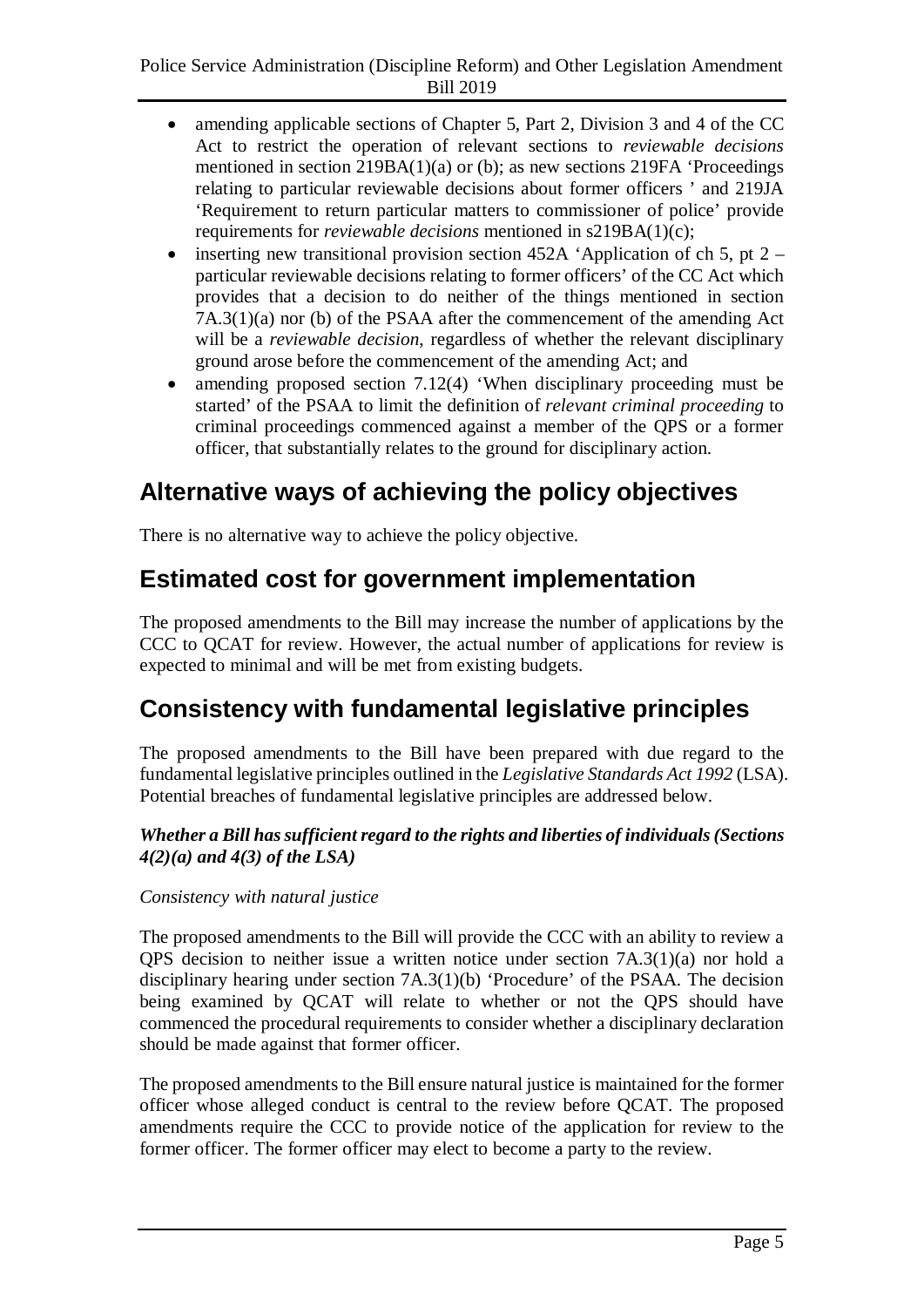Additionally, the proposed amendments to the Bill do not provide QCAT with the ability to make a disciplinary declaration against the former officer. If QCAT upholds the CCC application for review, QCAT must return the matter to the Police Commissioner with a direction to issue a written notice under section 7A.3(1)(a) or hold a disciplinary hearing under section 7A.3(1)(b) 'Procedure' of the PSAA. The determination whether a disciplinary declaration should be made will advance through the ordinary processes for decision making as provided in Part 7A 'Disciplinary declarations against former officers' of the PSAA, including providing the former officer with a right to make submissions. If a disciplinary declaration is ultimately made against the former officer, the proposed amendments do not alter the former officer's existing right to review that decision.

### *Retrospectivity*

The proposed amendments to the Bill include a transitional provision to be inserted into the CC Act, proposed section 452A 'Application of ch 5, pt 2-particular reviewable decisions relating to former officers'. The effect of this provision is that a QPS decision to do neither of the things mentioned in section 7A.3(1)(a) nor (b) after the commencement of the amendments to the Bill will become a *reviewable decision* under the CC Act, regardless of whether the ground for disciplinary action arose before or after commencement.

Therefore, the new ability for the CCC to apply for review of a QPS decision under section  $7A.3(1)(a)$  or (b) in relation to a former officer may apply to matters that have arisen before the commencement of the amending Act that otherwise are not subject to the new review power.

Section 4(3)(g) of the LSA outlines that legislation should not retrospectively affect rights and liberties or impose obligations retrospectively. The previous Scrutiny Committee brought to Parliament's attention any provisions in a Bill that had retrospective application, regardless of whether the Scrutiny Committee was concerned about the implications of the provisions.

The Scrutiny Committee had regard to the following factors when evaluating the effect of provisions with retrospective effect:

- a) whether the retrospective application is beneficial to persons other than the Government; and
- b) whether individuals have relied on the legislation and have a legitimate expectation under the legislation before retrospective clauses commence.

The Scrutiny Committee had no concerns regarding retrospective legislation that did not adversely affect any person other than the State. However, the Scrutiny Committee did object to the retrospective imposition of a liability to pay a penalty.

The retrospective application of the Bill is justified in this instance. The extent of the retrospective application of the transitional provision and the extent of the CCC's ability to apply for review of relevant decisions is limited by other existing provisions in the PSAA and new provisions inserted in the amendments to the Bill.

Firstly, existing section 7A.1(4) 'Power to conduct disciplinary investigation against a former officer' of the PSAA is unchanged by the Bill nor the amendments to the Bill. Subparagraph (4) provides that the investigation of the alleged conduct and any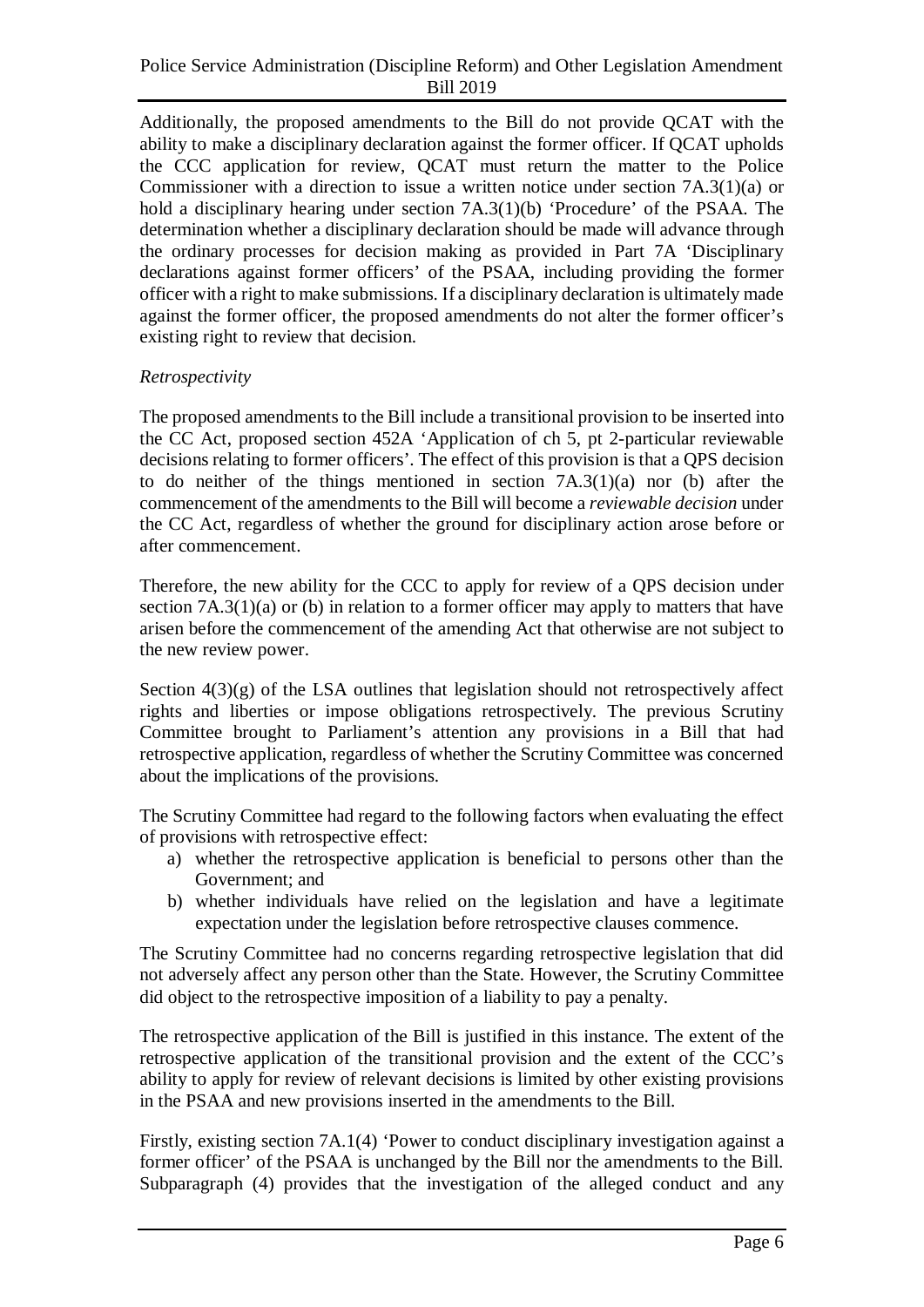disciplinary action must be taken within 2 years after the former officer's employment ends.

Secondly, proposed new section 219FA 'Proceedings relating to particular reviewable decisions about former officers' of the CC Act provides that the CCC must make application to QCAT for review of the *reviewable decision* within 28 days after becoming aware of the decision.

Therefore, the ability of the transitional provision to impact on former officers is limited to QPS decisions to do neither of the things mentioned in sections 7A.3(1)(a) or (b) of the PSAA within two years of the former officer ceasing their employment as an officer; and the CCC has been aware of the QPS decision for less than 28 days.

The amendments to the Bill will have only limited application and balance the need to ensure accountability of the police discipline process with the rights of the former officer. The amendments to the Bill ensure that if the CCC exercise the ability to apply for review of a QPS decision whether to commence a disciplinary declaration process section  $7A.3(1)(a)$  or (b) of the PSAA, the former officer must be given a copy of the review application and may elect to join the review. Furthermore, QCAT is unable to make a disciplinary declaration and must return the matter to the Commissioner to undertake the normal process for deciding if a disciplinary declaration must be made. Therefore, the retrospective application of the amendments to the Bill are justified to ensure community confidence is maintained in the police discipline system, including through the oversight and review mechanisms afforded to the CCC.

## **Consultation**

Consultation has been undertaken with the Crime and Corruption Commission, the Queensland Police Commissioned Officers' Union of Employees and the Queensland Police Union of Employees.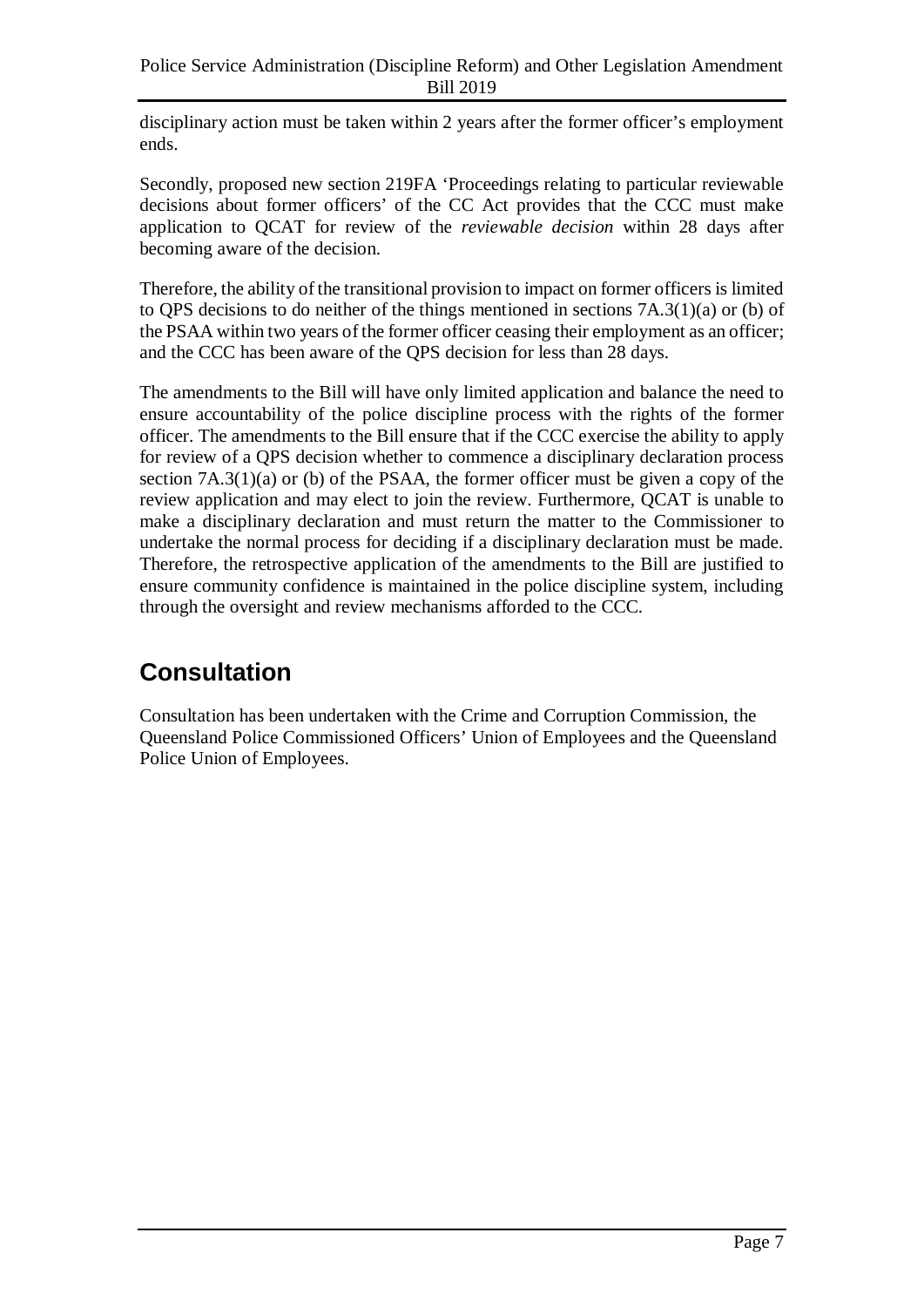## **Notes on provisions**

### **Amendment 1 Clause 9 (Replacement of pt 7 (Internal command and discipline))**

Clause 9 in the Bill inserts new section 7.12 'When disciplinary proceeding must be started' of the PSAA. Amendment 1 amends the definition of *relevant criminal proceeding* in section 7.12(4) to limit the definition to criminal proceedings started against a member of the service or a former officer, that substantially relates to the ground for disciplinary action. This amendment will restrict the scope of section 7.12(1)(c) to criminal proceedings brought against a member of the QPS or a former officer, and therefore similarly restrict the extension of the ordinary timeframes for the commencement of disciplinary proceedings.

### Amendment 2 Clause 22 (Amendment of s 219BA (Meaning of *reviewable decision***))**

Clause 22 amends section 219BA 'Meaning of *reviewable decision*' of the CC Act. Amendment 2 inserts a further category of *reviewable decision* as defined in section 219BA. Amendment 2 inserts subparagraph (1)(c), being a decision of the Commissioner under section 7A.3 'Procedure' of the PSAA to neither issue a written notice under section 7A.3(1)(a) nor commence a disciplinary hearing under section 7A.3(1)(b) against the former officer. If the Commissioner decides not to do at least one of the actions in section 7A.3(1)(a) or (b), the failure to do so may be subject to a CCC application for review of the decision in QCAT.

### **Amendment 3 After clause 22**

Amendment 3 inserts new clause 22A into the Bill. This clause inserts new section 219FA 'Proceedings relating to particular reviewable decisions about former officers' of the CC Act. This section provides the procedural requirements for the review of decisions referred to in section  $219BA(1)(c)$ , as amended by Amendment 2. The CCC may apply for review of the decision in section 219BA(1)(c) within 28 days after becoming aware of the decision and must make application as otherwise provided by the QCAT Act. The CCC must also provide the relevant former officer with a copy of the application for review, within the period provided by section 37(2) 'Notice' of the QCAT Act.

Clause 22A also provides that the parties to the application for review are the CCC, the person who made the *reviewable decision* and the former officer upon his or her election. If the former officer elects to become a party, the former officer must provide notice of their election to QCAT, the CCC and the person who made the *reviewable decision* within 14 days of being given the notice of application for review by the CCC.

### **Amendment 4 Clause 23 (Amendment of s 219G (Proceedings relating to reviewable decisions))**

Clause 23 amends section 219G 'Proceedings relating to reviewable decisions' of the CC Act. Amendment 4 inserts new subsection (1A) into section 219G. Section 219G(1A) restricts the operation of section 219G to *reviewable decisions* mentioned in section 219BA(1)(a) or (b). This reflects that *reviewable decisions* mentioned in new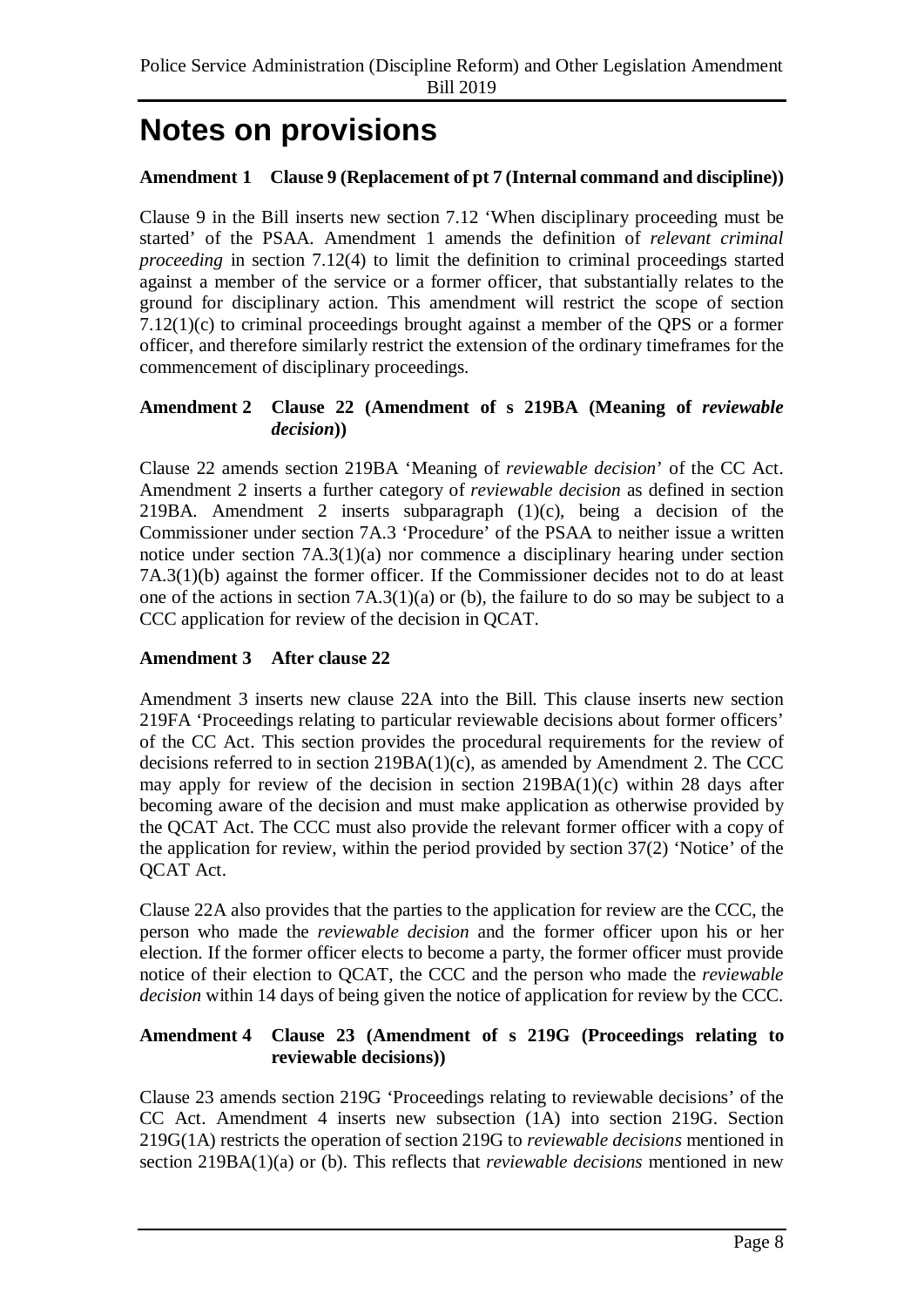section  $219BA(1)(c)$  as inserted by Amendment 2 are dealt with separately in new section 219FA as inserted by Amendment 3.

Amendment 4 also makes corresponding amendments to the heading of section 219G and subparagraph (1).

### **Amendment 5 Clause 23 (Amendment of s 219G (Proceedings relating to reviewable decisions))**

Amendment 5 makes a technical amendment to clause 23 as a result of Amendment 4 inserting new subparagraphs (1)-(3) in clause 23. Amendment 5 renumbers the existing instructions of clause 23 as subparagraph (4).

### **Amendment 6 Clause 26 (Amendment of s 219J (Additional power for reviewable decisions))**

Amendment 6 makes a technical amendment to the heading of section 219J 'Additional power for reviewable decisions' of the CC Act.

### **Amendment 7 Clause 26 (Amendment of s 219J (Additional power for reviewable decisions))**

Amendment 7 amends clause 26 to restrict the operation of section 219J 'Additional power for reviewable decisions' of the CC Act to those *reviewable decisions* mentioned in section  $219BA(1)(a)$  or (b).

### **Amendment 8 After clause 26**

Amendment 8 inserts new clause 26A 'Insertion of new s 219JA' into the Bill. Clause 26A inserts the new section 219JA 'Requirement to return particular matters to commissioner of police' of the CC Act. This section outlines what QCAT may order if QCAT upholds the CCC application for review of a *reviewable decision* mentioned in section 219BA(1)(c) and sets aside the original decision.

Section 219JA provides that QCAT must return the matter to the Police Commissioner with a direction to give the former officer a written notice under section 7A.3(1)(a) or hold a disciplinary hearing under section 7A.3(1)(b) 'Procedure' of the PSAA; and QCAT may also make any other direction QCAT considers appropriate. If the matter is returned, the Police Commissioner must ensure the required notice mentioned under section  $7A.3(1)(a)$  or (b) is given to the former officer within 6 months of the making of the order by QCAT.

### **Amendment 9 Clause 29 (Insertion of new ch 8, pt 16)**

Clause 29 inserts new Part 16 'Police Service Administration (Discipline Reform) and Other Legislation Amendment Act 2019' of the CC Act. This new chapter provides transitional provisions for the Bill.

Amendment 9 inserts new section 452A 'Application of ch 5, pt 2-particular reviewable decisions relating to former officers' of the CC Act. The new section 452A provides transitional provisions relating to the new *reviewable decision* mentioned in section 219BA(1)(c) as amended by Amendment 2. Section 452A provides that Chapter 5, Part